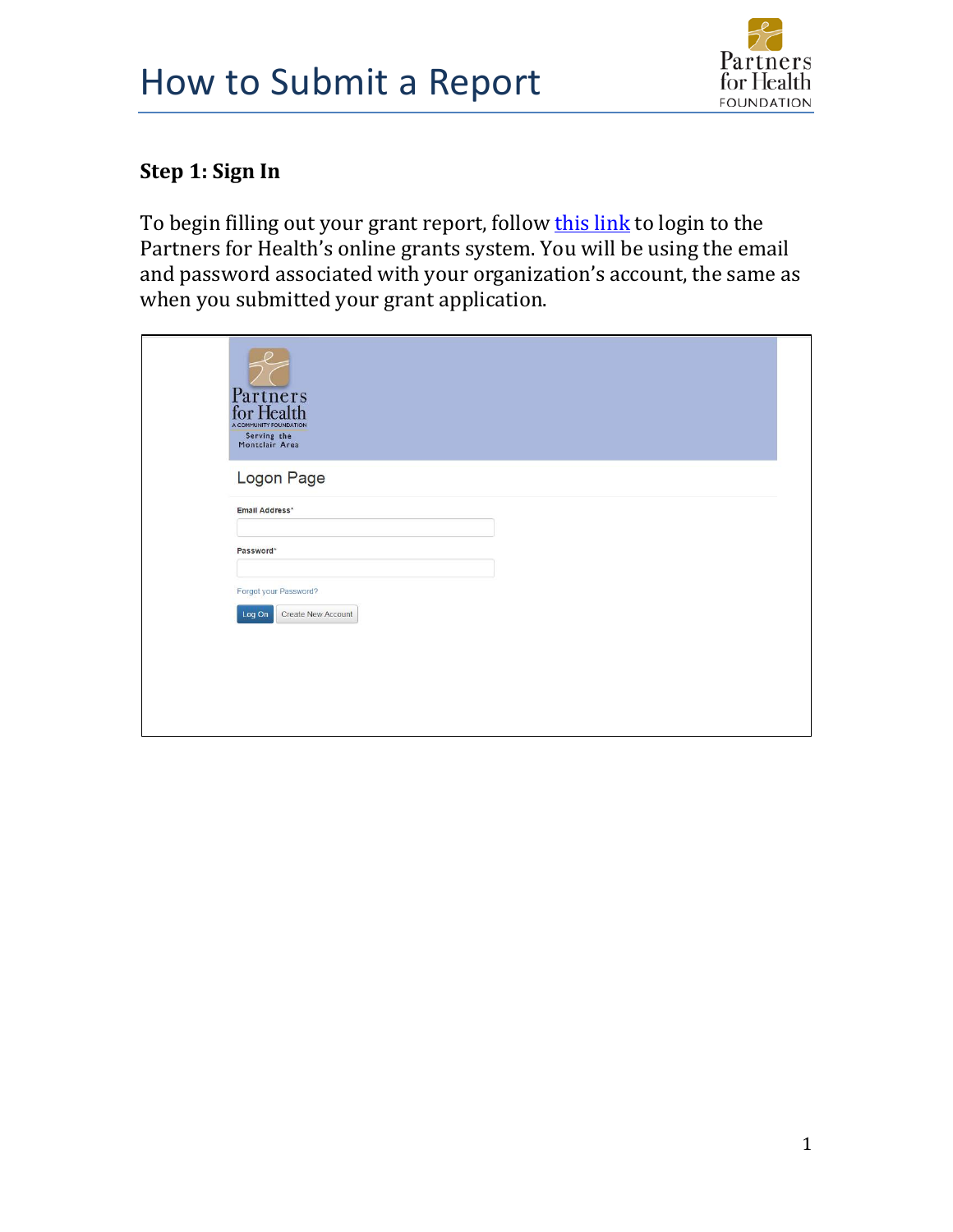## **Step 2: Find the Appropriate Grant Cycle**

When you login to your account, you will be taken to the "Applicant Dashboard" screen. This screen displays your organization name, personal information, and (if applicable) previously submitted grant applications.

Scroll down through the submitted and approved applications until you locate your current grant (in this case, "Project ABC"). Locate the "Follow Up Forms" section and the appropriate form under "Form Name." In this case, "Grant Final Report Form – Updated 4/12/16." To the right of this, you will be able to select "Edit" to open the report that is currently due.